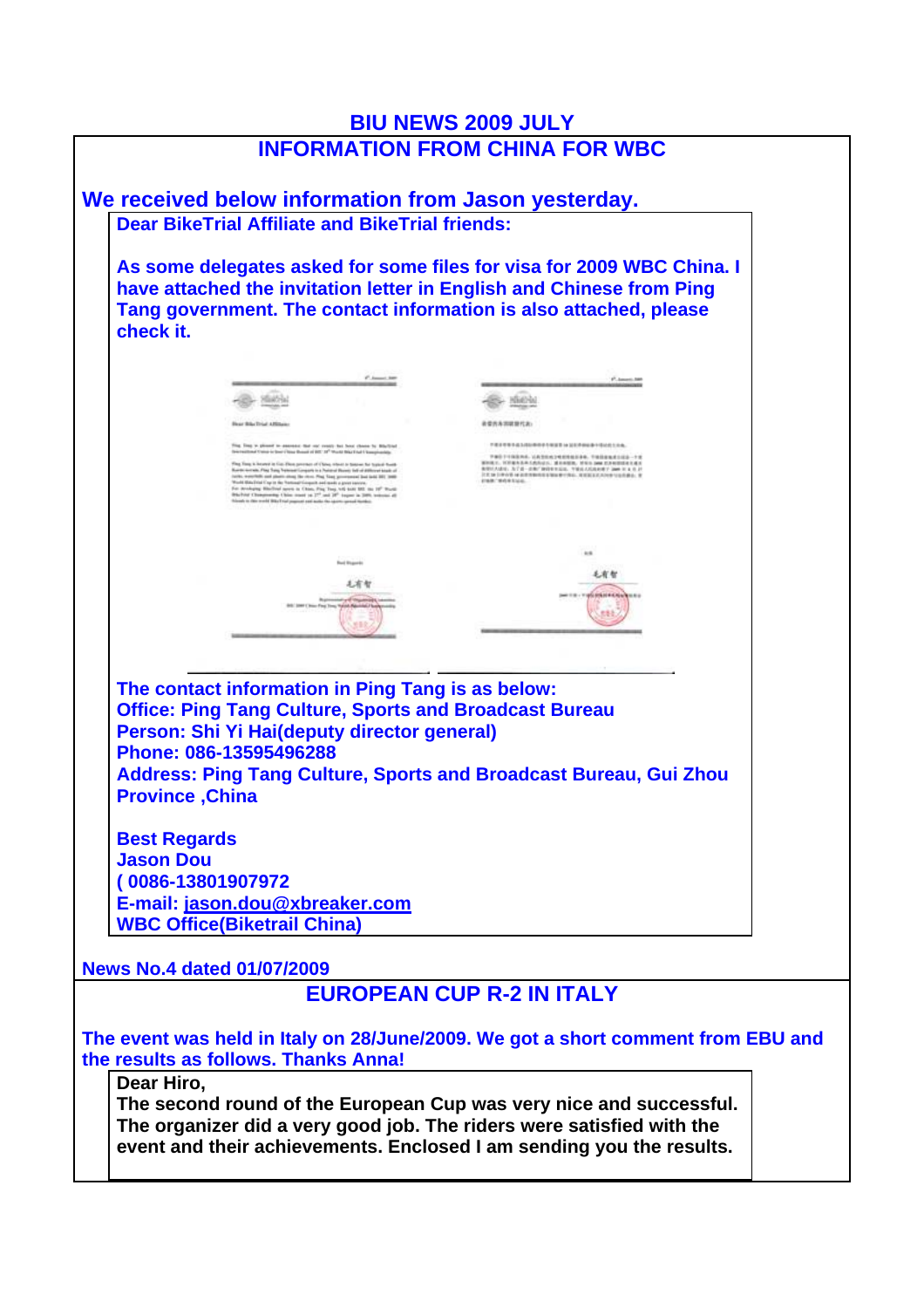## **2009 EUROPEAN CUP R-2 IN ITALY DARFO BOARIO TERME 28/06/2009 66 riders took part in the event TOP 3 RESULTS OF EACH CATEGORY**

|                         |                          |                | <b>POUSSIN</b>                |               |              |
|-------------------------|--------------------------|----------------|-------------------------------|---------------|--------------|
| Pla.                    | <b>Name</b>              | <b>Nat</b>     | <b>Bike/W-</b><br><b>size</b> | <b>Points</b> | <b>Clean</b> |
| 1                       | <b>Leonald Romain</b>    | <b>Belgium</b> | <b>Koxx/20"</b>               | 5             |              |
| $\overline{2}$          | <b>Marechal Elliot</b>   | <b>Belgium</b> | <b>Koxx/20"</b>               | 10            |              |
| $\overline{\mathbf{3}}$ | <b>Malek Krystof</b>     | <b>Czech</b>   | Mont/20"                      | 18            |              |
|                         |                          |                | <b>BENJAMIN</b>               |               |              |
| Pla.                    | <b>Name</b>              | <b>Nat</b>     | <b>Bike/W-</b><br><b>size</b> | <b>Points</b> | <b>Clean</b> |
| 1                       | <b>Riva Andrea</b>       | <b>Italy</b>   | Monty/20"                     | 17            |              |
| $\overline{2}$          | <b>Grillon Louis</b>     | <b>France</b>  | <b>Koxx/20"</b>               | 20            |              |
| $\overline{\mathbf{3}}$ | <b>Bonalda Marco</b>     | <b>Italy</b>   | Monty/20"                     | 31            |              |
|                         |                          |                | <b>MINIME</b>                 |               |              |
| Pla.                    | <b>Name</b>              | <b>Nat</b>     | <b>Bike/W-</b><br><b>size</b> | <b>Points</b> | <b>Clean</b> |
| 1                       | <b>Kriva Vojtech</b>     | <b>Czech</b>   | Monty/20"                     | 37            |              |
| $\overline{2}$          | <b>Ferro Germain</b>     | <b>Belgium</b> | <b>Koxx/20"</b>               | 56            |              |
| $\overline{\mathbf{3}}$ | <b>Hult Tobias</b>       | <b>Sweden</b>  | Monty/20"                     | 62            |              |
|                         |                          |                | <b>FEMINA</b>                 |               |              |
| Pla.                    | <b>Name</b>              | <b>Nat</b>     | <b>Bike/W-</b><br><b>size</b> | <b>Points</b> | <b>Clean</b> |
| 1                       | <b>Krivova Marie</b>     | <b>Czech</b>   | Monty/20"                     | 61.2(51)      |              |
| $\overline{2}$          | <b>Ocadikova Martina</b> | <b>Czech</b>   | Monty/20"                     | 62.4(48)      |              |
| $\overline{\mathbf{3}}$ | <b>Kabicka Andrea</b>    | <b>Czech</b>   | <b>Echo/20"</b>               | 71.5(55)      |              |
|                         |                          |                | <b>JUNIOR</b>                 |               |              |
| Pla.                    | <b>Name</b>              | <b>Nat</b>     | <b>Bike/W-</b><br><b>size</b> | <b>Points</b> | <b>Clean</b> |
| 1                       | <b>Lochmann Richard</b>  | <b>Czech</b>   | Monty/20"                     | 28            |              |
| $\overline{2}$          | <b>Janoska Ladislav</b>  | <b>Slovak</b>  | Monty/20"                     | 32            |              |
| $\mathbf{3}$            | <b>Musil Jan</b>         | <b>Czech</b>   | Monty/20"                     | 55            |              |
|                         |                          |                | <b>SENIOR</b>                 |               |              |
| Pla.                    | <b>Name</b>              | <b>Nat</b>     | <b>Bike/W-</b><br><b>size</b> | <b>Points</b> | <b>Clean</b> |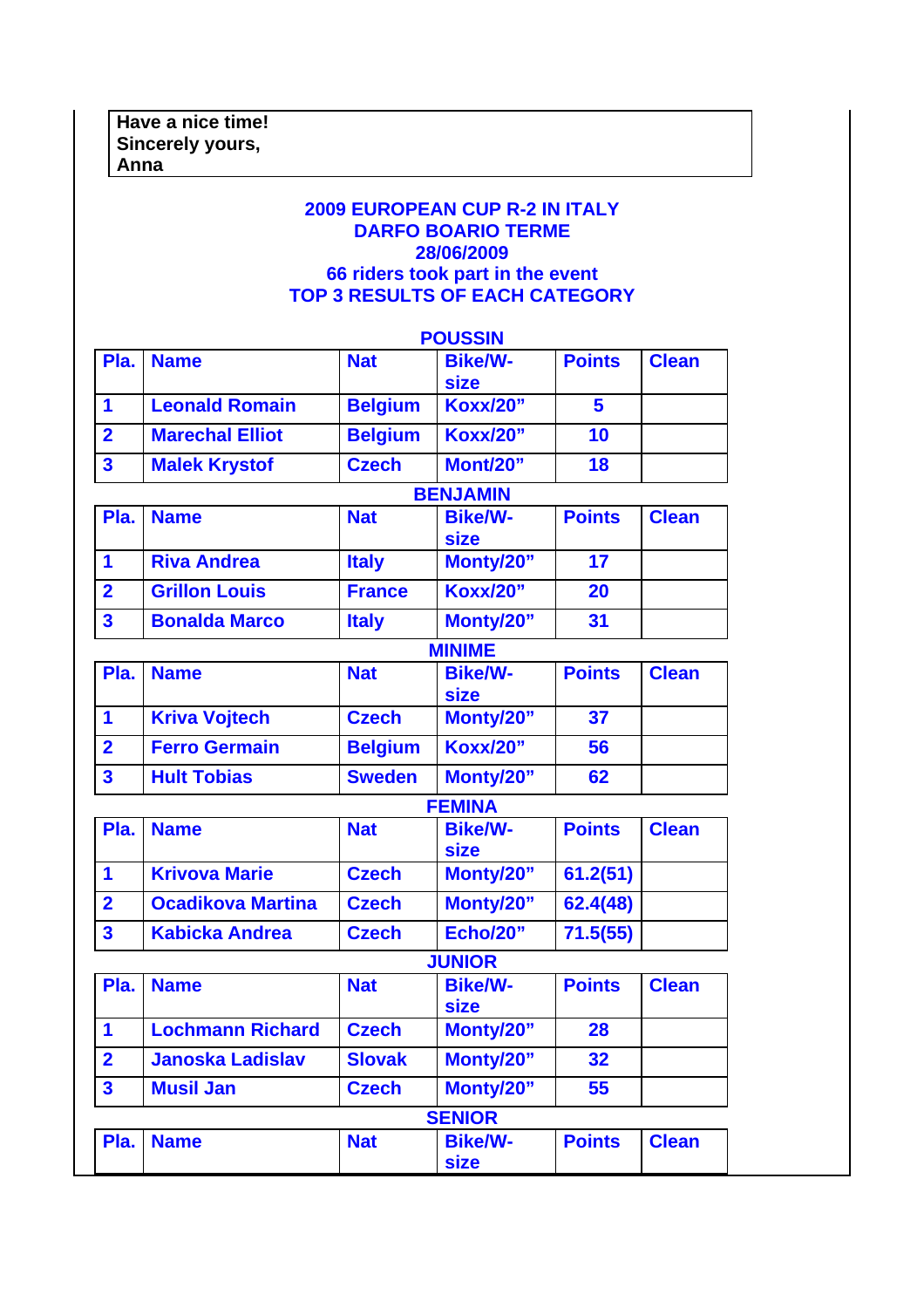| 1                       | <b>Bjorn Levin</b>      | <b>Sweden</b>  | Monty/20"                     | 5             |              |
|-------------------------|-------------------------|----------------|-------------------------------|---------------|--------------|
| $\overline{2}$          | <b>Francisco Thomas</b> | <b>France</b>  | <b>Koxx/26"</b>               | 9             |              |
| $\overline{\mathbf{3}}$ | <b>Casas Xavi</b>       | <b>Andorra</b> | Ksas/24"                      | 24            |              |
|                         |                         |                | <b>ELITE</b>                  |               |              |
| Pla.                    | <b>Name</b>             | <b>Nat</b>     | <b>Bike/W-</b><br><b>size</b> | <b>Points</b> | <b>Clean</b> |
| 1                       | <b>Kolar Vasek</b>      | <b>Czech</b>   | Monty/20"                     | 25            |              |
| $\overline{2}$          | <b>Alonso Javier</b>    | <b>Spain</b>   | Monty/20"                     | 42            |              |
| $\overline{\mathbf{3}}$ | <b>Prochazka Pavel</b>  | <b>Czech</b>   | <b>Koxx/20"</b>               | 46            |              |

## **News No.3 dated 01/07/2009**

**THE 1ST NORTH AMERICAN BIKETRIAL CHAMPIONSHIP**

**ENTRY 14 DAYS ARE LEFT**

**Here is a notice about the closing date of entry for NABC. Please send your entry list to Mike Baia before close it.**

> **NORTH AMERICAN BIKETRIAL CHAMPIONSHIP News No.17 dated 11/06/2009**

**Dear BikeTrial Affiliate:**

**Whistler will hold the 1st North American Biketrials Championship on August 14th and 15th of 2009. Attached is the entry form and brief of the competition. The NABC will be held in conjunction with another local event in the Vancouver area so riders from overseas can take advantage of the long trip to be able to compete in 2 different events. Please send the Entry form (list of riders) to myself (mbaia@shaw.ca) by delegate before the Closing Date of entry on 14th of July 2009. If you have any question, please don't hesitate to contact us.**

**Best Regards Michael Baia**

**INTERNATIONAL BIKETRIAL CLASSIC**



**08/August IBC (GROUP A, B & C) CPTA VANCOUVER 14/August IBC-NABC (GROUP B & C) WHISTLER 15/August IBC NABC (GROUP A) WHISTLER**

**News No.2 dated 01/07/2009**

**2009 WBC CHINA PING TANG**